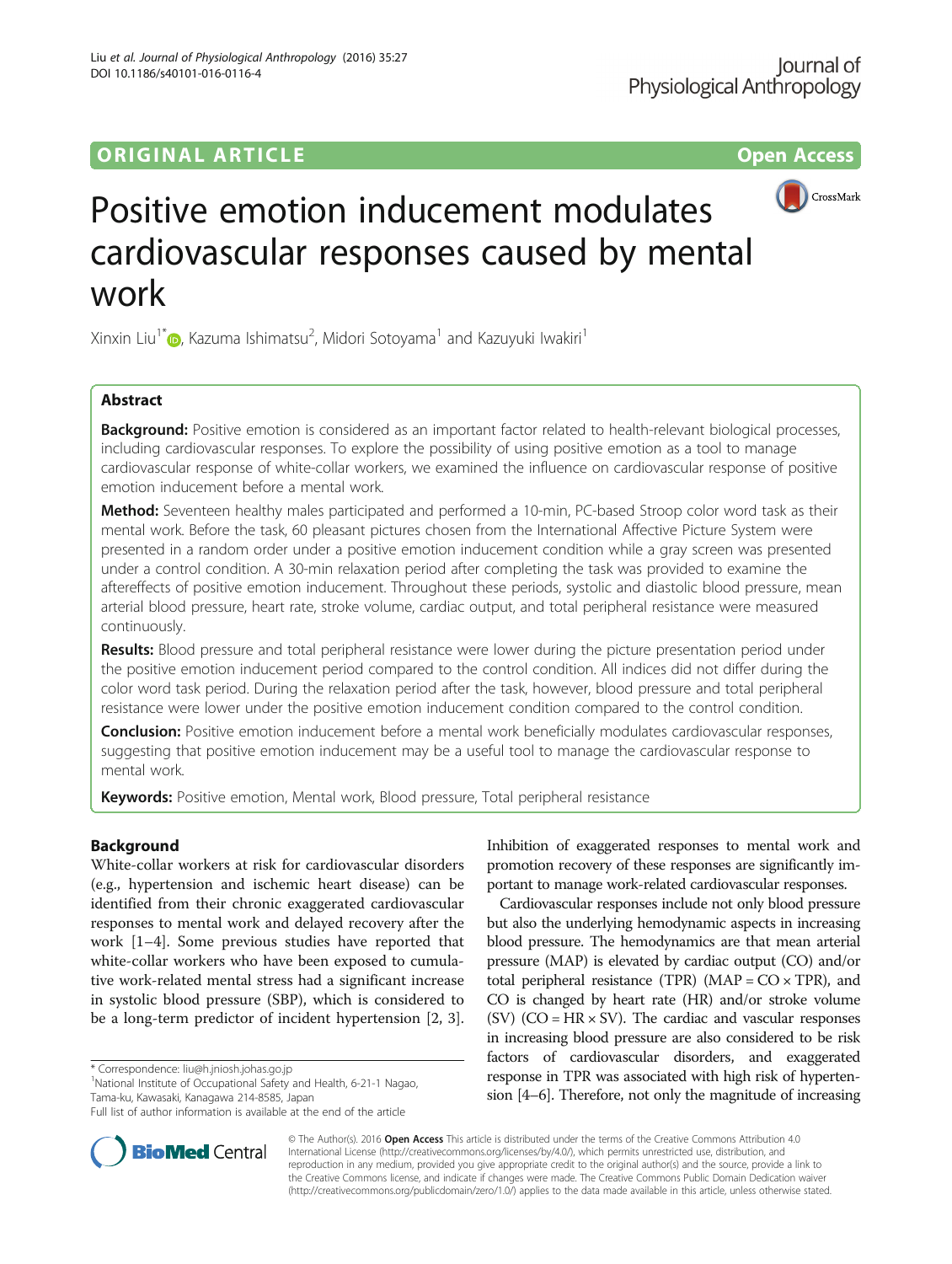blood pressure but also the underlying hemodynamics in increasing blood pressure should also be considered when examining prevention countermeasures of cardiovascular disorders.

As important factors for increasing hemodynamic responses (especially increases in MAP and TPR), negative emotions (such as anger, anxiety, and depression) are well documented [[7, 8\]](#page-6-0). In recent years, some researchers began to pay attention to positive emotion as an important factor related to health-relevant biological processes, such as reduced hypothalamic-pituitaryadrenal (HPA) reactivity and promotion of a faster recovery of cardiovascular responses [\[9](#page-6-0)–[14\]](#page-7-0). For example, Fredrickson and colleagues reported that low-arousal positive emotion (contentment and amusement) promoted heart rate return to baseline after a negative emotion-elicited task, and this effect was called the "undoing effect" [\[12,](#page-6-0) [13\]](#page-7-0). However, it is still unclear how positive emotion influences hemodynamic responses to mental work.

The previous studies about positive emotion mainly focused on the functions of positive emotions without a detailed classification of them, because positive emotions are not associated with specific actions and it is difficult to clearly classify a certain positive emotion from others [[11, 12](#page-6-0), [15](#page-7-0)–[17](#page-7-0)]. Previous studies have reported some methods to induce positive emotions, such as presenting pleasant pictures or videos, listening to music and recalling happy experiences [[12](#page-6-0), [13, 15](#page-7-0), [18\]](#page-7-0). In the present study, we presented low-arousal pleasant pictures to induce positive emotion before a mental work in order to investigate the influences of positive emotion inducement on cardiovascular responses. We examined cardiovascular responses using hemodynamic indices and hypothesized that positive emotion inducement before a mental work would beneficially modulate hemodynamic responses to a mental work.

# Methods

# Participants

Seventeen healthy males participated in this study. The ages, weights, heights, and BMIs of the participants (mean  $\pm$  standard deviation (SD)) were 23.1  $\pm$  1.7 years,  $62.5 \pm 10.0$  kg,  $172.4 \pm 5.0$  cm, and  $21.0 \pm 3.1$ , respectively. The participants were requested to refrain from exercise and alcohol intake on the night prior to the experiment and were prohibited from drinking caffeinated beverages or smoking during the 2-h period immediately preceding the experiment. After receiving a detailed description of the study, all participants gave written informed consent before taking part in this study. This study was approved by the Research Ethics Committee of the National Institute of Occupational Safety and Health in Japan (No. H24023).

#### Mental work

The participants performed a 10-min, PC-based Stroop color word (CW) task as their mental work. The CW task involved a target word, the name of a color (e.g., green), which was printed in a different color from the meaning of the word (e.g., yellow). Around the target word (green), six buttons marked with the name of colors were presented (green, yellow, black, red, blue, and purple). The participants were instructed to press the button corresponding to the name of the target word's color within 3 s (in the case of the example, the correct reaction would be to press the button marked "yellow"). If the participants pressed a wrong button or took over 3 s to press a button, the trial was recorded as an error, and then a new trial started automatically. The total number of trials was also recorded to examine task performance.

### Positive emotion inducement

Sixty high-pleasure, low-arousal pictures chosen from the International Affective Picture System (IAPS) were presented to induce positive emotion [[19](#page-7-0)]. The IAPS provides pictures standardized on the basis of ratings of valence and arousal and the details of pictures used in the present study are shown in Table [1.](#page-2-0) The valence and arousal of each picture were measured by the Self-Assessment Manikin (SAM), which range from a smiling, happy figure to a frowning, unhappy figure when representing the valence dimension, and an excited, wide-eyed figure to a relaxed, sleepy figure when representing the arousal dimension [[20\]](#page-7-0). The range of scores is from 1 to 9, with 1 being the most unpleasant or relaxed and 9 being the most pleasant or excited. For both valence and arousal, 5 is considered neutral. The valence of the chosen pictures ranged from 6.40 to 8.05, and the arousal ranged from 2.44 to 5.35, showing that these pictures were high pleasure with low-arousal. The categories of these pictures included 10 pictures of happy parents with children, 10 pictures of smiling infants, and 10 pictures of cute animals. The remaining 30 pictures were beautiful natural scenery (such as beaches, mountains, and flowers). Each picture was also evaluated by participants of the present study using the SAM (Table [1\)](#page-2-0). The mean valence and arousal of all pictures were  $5.84 \pm 0.93$  and  $4.17 \pm 0.65$ , respectively, and showed that the participants of the present study also evaluated these pictures as pleasure with low-arousal.

# Protocol and parameters

The protocol is shown in Fig. [1.](#page-3-0) The participants rested quietly for at least 30 min after entering the laboratory, and then the recording sessions began. The measurement protocol consisted of a 5-min rest as a baseline (B), a 6-min pleasant picture or gray screen presentation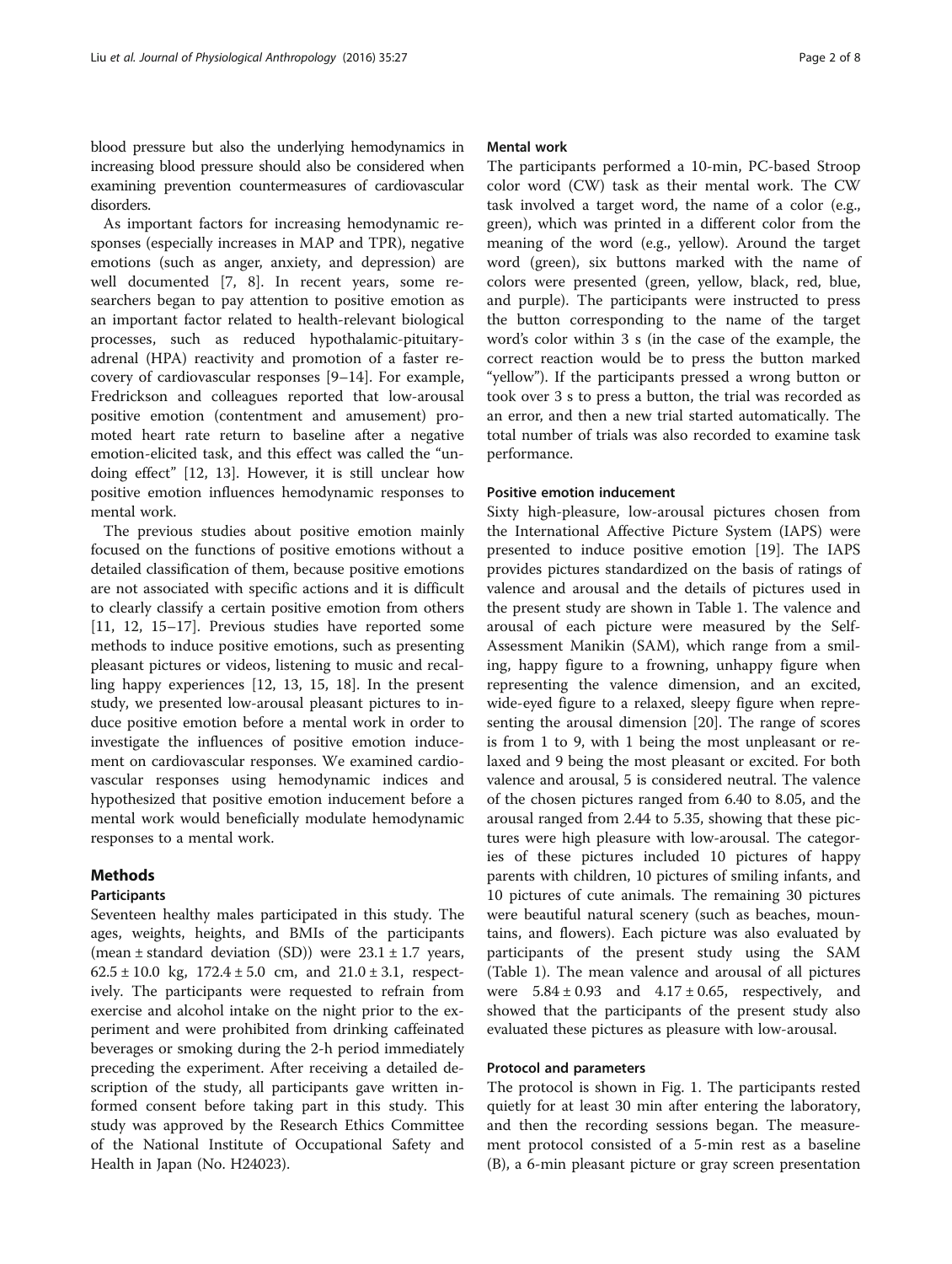| IAPS<br>no. | IAPS (all) |         | IAPS (male) |         | Present study (male) |         | <b>IAPS</b> | IAPS (all) |         | IAPS (male) |         | Present study (male) |         |
|-------------|------------|---------|-------------|---------|----------------------|---------|-------------|------------|---------|-------------|---------|----------------------|---------|
|             | Valence    | Arousal | Valence     | Arousal | Valence              | Arousal | no.         | Valence    | Arousal | Valence     | Arousal | Valence              | Arousal |
| 1410        | 7.00       | 4.17    | 6.86        | 4.00    | 7.05                 | 4.25    | 2540        | 7.63       | 3.97    | 7.23        | 4.23    | 6.50                 | 3.60    |
| 1440        | 8.19       | 4.61    | 7.96        | 4.76    | 6.45                 | 4.60    | 2660        | 7.75       | 4.44    | 7.28        | 4.09    | 4.70                 | 4.05    |
| 1441        | 7.97       | 3.94    | 7.71        | 3.84    | 7.80                 | 2.90    | 5000        | 7.08       | 2.67    | 6.58        | 2.44    | 5.20                 | 3.75    |
| 1463        | 7.45       | 4.79    | 7.10        | 4.46    | 7.25                 | 5.55    | 5001        | 7.16       | 3.79    | 6.40        | 3.64    | 5.90                 | 4.20    |
| 1604        | 7.11       | 3.30    | 6.40        | 3.17    | 5.60                 | 4.20    | 5010        | 7.14       | 3.00    | 6.75        | 2.78    | 5.00                 | 3.10    |
| 1610        | 7.69       | 3.98    | 7.28        | 2.82    | 6.65                 | 4.25    | 5200        | 7.36       | 3.20    | 6.96        | 3.46    | 5.60                 | 3.70    |
| 1721        | 7.30       | 4.53    | 6.85        | 4.58    | 6.40                 | 4.75    | 5201        | 7.06       | 3.83    | 6.41        | 3.90    | 5.70                 | 3.65    |
| 1722        | 7.04       | 5.22    | 6.85        | 4.65    | 6.85                 | 5.15    | 5202        | 7.25       | 3.73    | 6.44        | 3.50    | 5.65                 | 4.75    |
| 1731        | 7.07       | 4.56    | 6.84        | 4.64    | 7.35                 | 4.25    | 5210        | 8.03       | 4.60    | 7.64        | 4.24    | 7.60                 | 3.60    |
| 1740        | 6.91       | 4.27    | 6.81        | 4.81    | 5.05                 | 5.80    | 5220        | 7.01       | 3.91    | 6.94        | 4.58    | 5.00                 | 4.74    |
| 1750        | 8.28       | 4.10    | 7.89        | 4.21    | 6.45                 | 4.55    | 5551        | 7.31       | 3.26    | 6.79        | 3.28    | 6.05                 | 3.32    |
| 1920        | 7.90       | 4.27    | 7.83        | 4.21    | 6.65                 | 4.70    | 5594        | 7.39       | 4.15    | 7.20        | 4.28    | 6.15                 | 4.60    |
| 2040        | 8.17       | 4.65    | 7.63        | 4.33    | 4.85                 | 3.90    | 5611        | 7.05       | 3.99    | 6.74        | 4.47    | 5.70                 | 4.40    |
| 2045        | 7.87       | 5.47    | 7.43        | 4.66    | 4.15                 | 4.47    | 5631        | 7.29       | 3.86    | 7.08        | 4.31    | 6.10                 | 3.45    |
| 2050        | 8.20       | 4.57    | 7.80        | 4.05    | 4.15                 | 4.26    | 5660        | 7.27       | 5.07    | 7.16        | 5.25    | 6.30                 | 5.55    |
| 2057        | 7.81       | 4.54    | 7.16        | 4.32    | 4.75                 | 4.10    | 5725        | 7.09       | 3.55    | 7.21        | 3.90    | 6.70                 | 3.00    |
| 2058        | 7.91       | 5.09    | 7.34        | 4.47    | 4.25                 | 3.95    | 5760        | 8.05       | 3.22    | 7.69        | 2.77    | 6.50                 | 4.15    |
| 2070        | 8.17       | 4.51    | 7.69        | 4.02    | 4.75                 | 4.75    | 5779        | 7.33       | 3.57    | 6.69        | 3.62    | 5.85                 | 3.90    |
| 2071        | 7.86       | 5.00    | 7.45        | 4.60    | 5.15                 | 3.95    | 5780        | 7.52       | 3.75    | 7.35        | 4.13    | 6.75                 | 3.00    |
| 2080        | 8.09       | 4.70    | 7.56        | 4.35    | 4.75                 | 3.90    | 5781        | 7.13       | 3.82    | 6.90        | 4.02    | 6.05                 | 3.50    |
| 2091        | 7.68       | 4.51    | 6.99        | 4.20    | 6.65                 | 3.95    | 5811        | 7.23       | 3.30    | 6.52        | 3.49    | 5.85                 | 3.35    |
| 2151        | 7.32       | 4.37    | 6.52        | 4.17    | 5.55                 | 4.05    | 5814        | 7.15       | 4.82    | 7.36        | 4.60    | 5.00                 | 4.80    |
| 2153        | 6.98       | 4.40    | 6.63        | 4.55    | 5.15                 | 4.65    | 5820        | 7.33       | 4.61    | 6.95        | 4.90    | 5.35                 | 4.70    |
| 2160        | 7.58       | 5.16    | 6.87        | 5.31    | 4.90                 | 4.20    | 5825        | 8.03       | 5.46    | 8.05        | 5.27    | 7.35                 | 4.10    |
| 2165        | 7.63       | 4.55    | 6.74        | 3.89    | 3.85                 | 4.65    | 5829        | 7.65       | 4.68    | 7.38        | 4.52    | 6.95                 | 3.20    |
| 2260        | 8.06       | 4.26    | 7.63        | 3.74    | 5.00                 | 3.95    | 5830        | 8.00       | 4.92    | 7.37        | 4.98    | 5.65                 | 3.75    |
| 2310        | 7.06       | 4.16    | 6.61        | 3.89    | 4.95                 | 4.30    | 5831        | 7.61       | 4.43    | 7.07        | 3.93    | 6.30                 | 4.25    |
| 2311        | 7.54       | 4.42    | 7.24        | 4.85    | 5.35                 | 4.90    | 5891        | 7.22       | 3.29    | 6.83        | 3.46    | 6.35                 | 3.10    |
| 2332        | 7.64       | 4.30    | 7.18        | 4.20    | 5.85                 | 4.10    | 7492        | 7.41       | 4.91    | 7.27        | 5.23    | 7.05                 | 3.85    |

<span id="page-2-0"></span>Table 1 The IAPS number of each picture and their valence and arousal scores

IAPS the International Affective Picture System, all all participants, including males and females, male only male participants, valence ranges from 1 (most unpleasant) to 9 (most pleasant), arousal ranges from 1 (most relaxed) to 9 (most excited)

2340 8.03 4.90 7.65 5.35 6.20 5.10 7580 7.51 4.59 7.40 5.08 5.90 4.79

(P), a 10-min CW task (T), and a 30-min relaxation period (R). Under the positive emotion inducement condition (EC), 60 pictures (each for 6 s) were presented in a random order, while a gray screen was presented under the control condition (CC). All participants took part in both conditions on different days and the order of the conditions was counterbalanced among the participants. Emotion state was evaluated by a Two-dimensional Mood Scale (TDMS) at the end of each recording period [[21\]](#page-7-0). Systolic and diastolic blood pressure (SBP and DBP), mean arterial pressure (MAP), cardiac output (CO), heart rate (HR), stroke volume (SV), and total peripheral resistance (TPR) were measured continuously

throughout all periods by a noninvasive continuous hemodynamic measurement monitor (Portapres Model-2, Finapres Medical Systems B.V.). This monitor measures beat-to-beat arterial pressure by a cuff worn on the fingers and computes SV from the arterial pressure according model flow method, then CO was calculated by SV and HR, and TPR was predicted from the mean pressure and model mean flow [[22](#page-7-0)].

# Data analyses

The mean values of each period were calculated, while the final relaxation period was divided into three 10-min periods (R1, R2, and R3) in order to investigate the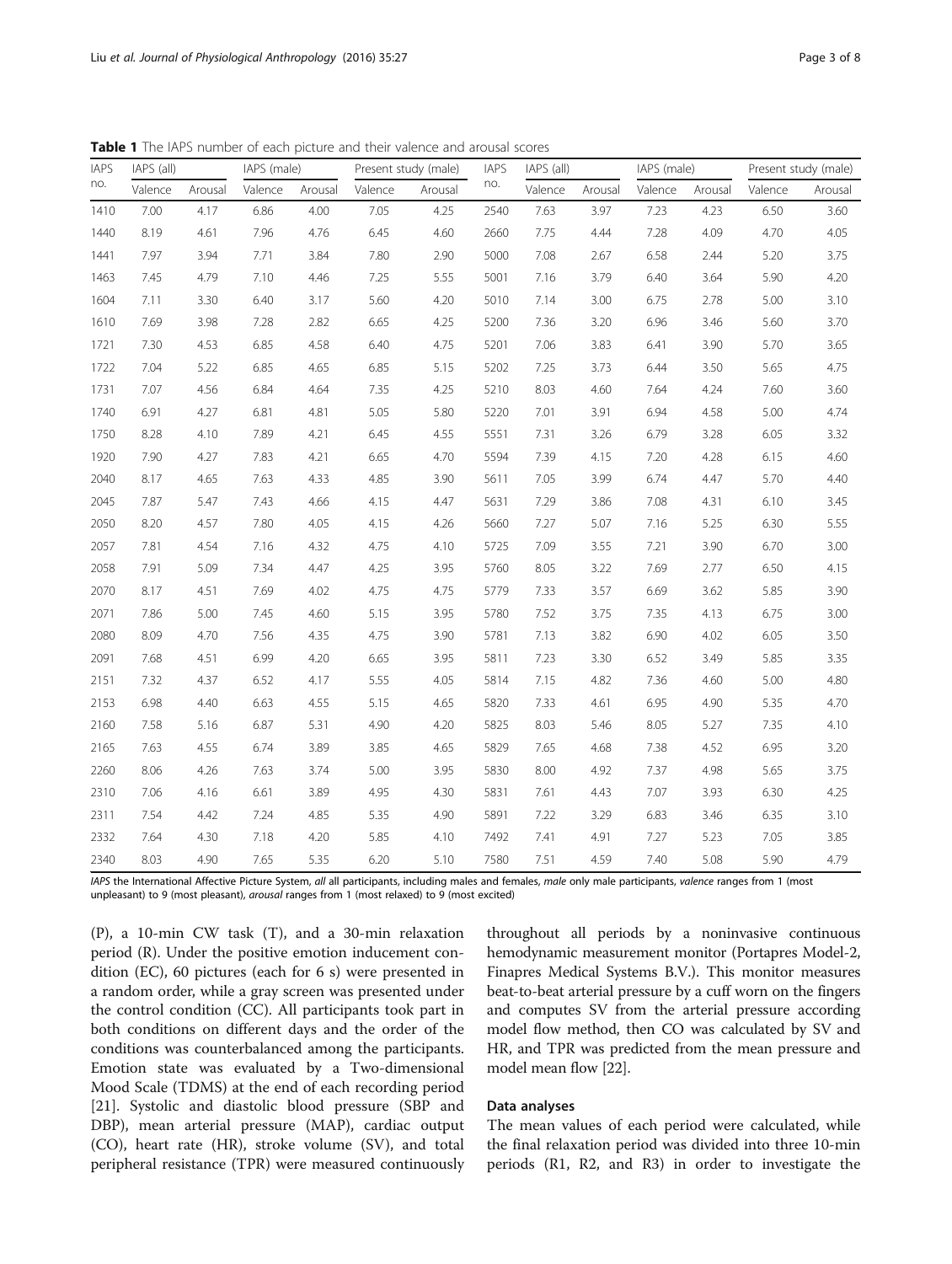<span id="page-3-0"></span>

aftereffect as a function of the same time window. To avoid the influence of differences in the baselines, a change rate was calculated for each cardiovascular index by dividing a value in a period by its baseline (B). Twoway repeated measures ANOVAs [conditions × measurement periods] were conducted for all cardiovascular indices and emotion states. If Mauchly's sphericity test was significant, Greenhouse-Geisser correction was used to estimate epsilon in order to correct the degree of freedom of the F value. Measures of effect size (partial  $\eta^2$ ) and power were also reported. Multiple comparisons with the Bonferroni method were conducted to further examine the significant results. Paired  $t$  tests were conducted to compare task performances between conditions. The level of significance was set at 0.05 and significant tendency was set at 0.1. Statistical analysis was carried out using IBM SPSS Statistics 19 (IBM Corp.).

#### Results

## Task performance

The total number of trials (mean  $\pm$  SD) under the positive emotion inducement condition and under the control condition was  $494.83 \pm 77.31$  and  $492.61 \pm 87.20$ , respectively. Error rates (error trials/total trials, by percent) (mean  $\pm$  SD) under the positive emotion inducement condition and under the control condition were  $2.01 \pm 3.92$ , and  $2.90 \pm 4.76$ , respectively. There were no significant differences between conditions.

# Evaluation of emotion states

Emotional states evaluated by TDMS are shown in Fig. 2. The main effect of the measurement period was significant for pleasure (F(2.06, 32.97) = 6.15,  $p < 0.01$ ,  $\eta_p^2 = 0.28$ , power = 0.87) and arousal (F(1.62, 25.97) = 46.65,  $p < 0.01$ ,  $\eta_p^2$  = 0.75, power = 1.00). The main effect of condition was significant for arousal (F(1, 16) = 5.41,  $p < 0.05$ ,  $\eta_p^2 = 0.25$ , power = 0.59) but not significant for pleasure. Interaction between factors was not significant for both pleasure and arousal. The multiple comparisons showed that compared to the baseline, pleasure decreased significantly after relaxation ( $R < B$ ,  $p < 0.05$ ) and arousal increased significantly during the task period  $(T > B, p < 0.05)$ . Arousal under positive emotion condition was significantly higher than under the control condition (CC < EC,  $p < 0.05$ ).

#### Cardiovascular responses

For MAP, the main effects of the measurement period  $(F(2.23, 35.75) = 27.67, p < 0.001, \eta_p^2 = 0.63, power = 1.00)$ and condition (F(1, 16) = 6.27,  $p < 0.05$ ,  $\eta_p^2 = 0.28$ , power = 0.65) were significant. Interaction between factors was also significant (F(5, 80) = 4.04,  $p < 0.01$ ,  $\eta_p^2 = 0.20$ , power = 0.94). SBP and DBP showed the same tendency as MAP and interaction between factors were also significant (SBP: F(5, 80) = 4.33,  $p < 0.01$ ,  $\eta_p^2 = 0.21$ , power = 0.95; DBP: F(5, 80) = 3.55,  $p < 0.01$ ,  $\eta_p^2 = 0.18$ , power = 0.90).

Further analyses showed that MAP during picture presentation period was lower than during the gray

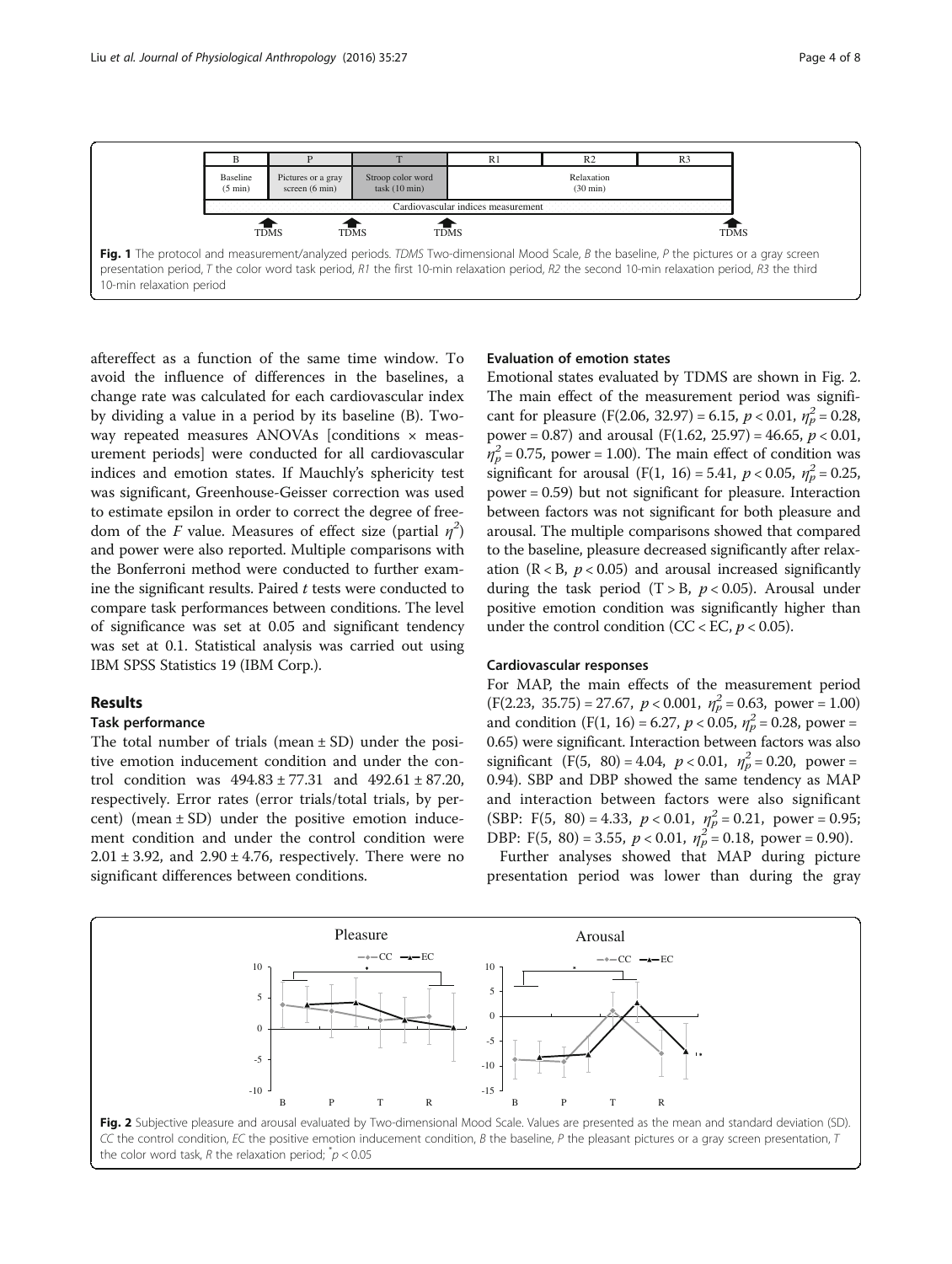screen presentation period (EC < CC,  $p < 0.10$ ). During the task period, however, MAP did not significantly differ between conditions. In contrast, MAP were significantly lower under positive emotion inducement condition than under control condition during the relaxation period after the task (R1: EC < CC,  $p$  < 0.10; R2 and R3: EC < CC,  $p$  < 0.05) (Fig. 3). Under the control condition, MAP increased during the task period and did not change significantly during the relaxation periods after the task (T, R1, R2, and R3 > B,  $p < 0.05$ ). Under positive emotion inducement condition, however, MAP increased during the task period but decreased immediately after the task and remained the same level during the last relaxation periods although it did not return to the baseline  $(T > R1, p < 0.05; T, R1, R2, and R3 > B, p < 0.05)$ . SBP and DBP showed similar results as MAP (Fig. 3).

The underlying hemodynamic responses in increasing MAP are shown in Fig. [4.](#page-5-0) TPR showed a similar change tendency as MAP. The main effect of the measurement period (F(2.29, 36.58) = 19.06,  $p < 0.001$ ,  $\eta_p^2 = 0.54$ , power  $= 1.00$ ) and interaction between factors (F(2.51, 40.22) = 3.25,  $p < 0.05$ ,  $\eta_p^2 = 0.17$ , power = 0.65) were significant. Further analyses showed that TPR during relaxation periods were lower under the positive emotion inducement condition than under the control condition (R2 and R3:  $EC < CC$ ,  $p < 0.10$ ) (Fig. [4](#page-5-0)).

The cardiac responses did not significantly differ between conditions, and the interaction between factors was not significant (Fig. [4\)](#page-5-0). The main effect of the measurement period was significant for HR (F(2.07, 33.19) = 5.31,  $p < 0.01$ ,  $\eta_p^2$  = 0.25, power = 0.81), SV (F(2.46, 39.28) = 3.56,  $p < 0.05$ ,  $\eta_p^2$  = 0.18, power = 0.69), and CO (F(2.79, 44.58) = 4.82,  $p < 0.01$ ,  $\eta_p^2$  = 0.23, power = 0.86). Multiple comparisons showed that compared to the baseline, HR increased during the task period (T > B,  $p < 0.10$ ) but decreased during the relaxation periods (R2 and R3 < B,  $p < 0.05$ ); SV decreased during task period and the first relaxation period (T and  $R1 < B$ ,  $p < 0.05$ ) and CO decreased during relaxation periods (R1, R2, and R3 < B,  $p < 0.05$ ).

## **Discussion**

Previous studies suggested that positive emotion inducement promoted heart rate returning to baseline after a negative emotion-elicited task [\[12,](#page-6-0) [13](#page-7-0)]. Based on these, we hypothesized that positive emotion inducement before a mental work would beneficially modulate hemodynamic responses. The results of the present study showed that MAP were lower during the picture presentation period and suggested that the blood pressure was modulated by positive emotion inducement before the mental task. During the task period, however, MAP increased significantly for both conditions and did not differ between conditions. This result was considered that the influences of positive emotion inducement may be



Fig. 3 Comparison of blood pressure between conditions. Values are presented as the mean and standard deviation (SD). CC the control condition, EC the positive emotion inducement condition, B the baseline,  $P$  the pleasant pictures or a gray screen presentation,  $T$  the color word task, R1 the first 10-min relaxation period, R2 the second 10-min relaxation period, R3 the third 10-min relaxation period, SBP change rate of systolic blood pressure from baseline, DBP change rate of diastolic blood pressure from baseline, MAP change rate of mean arterial pressure from baseline;  $\bar{p}$  < 0.05;  $+p$  < 0.10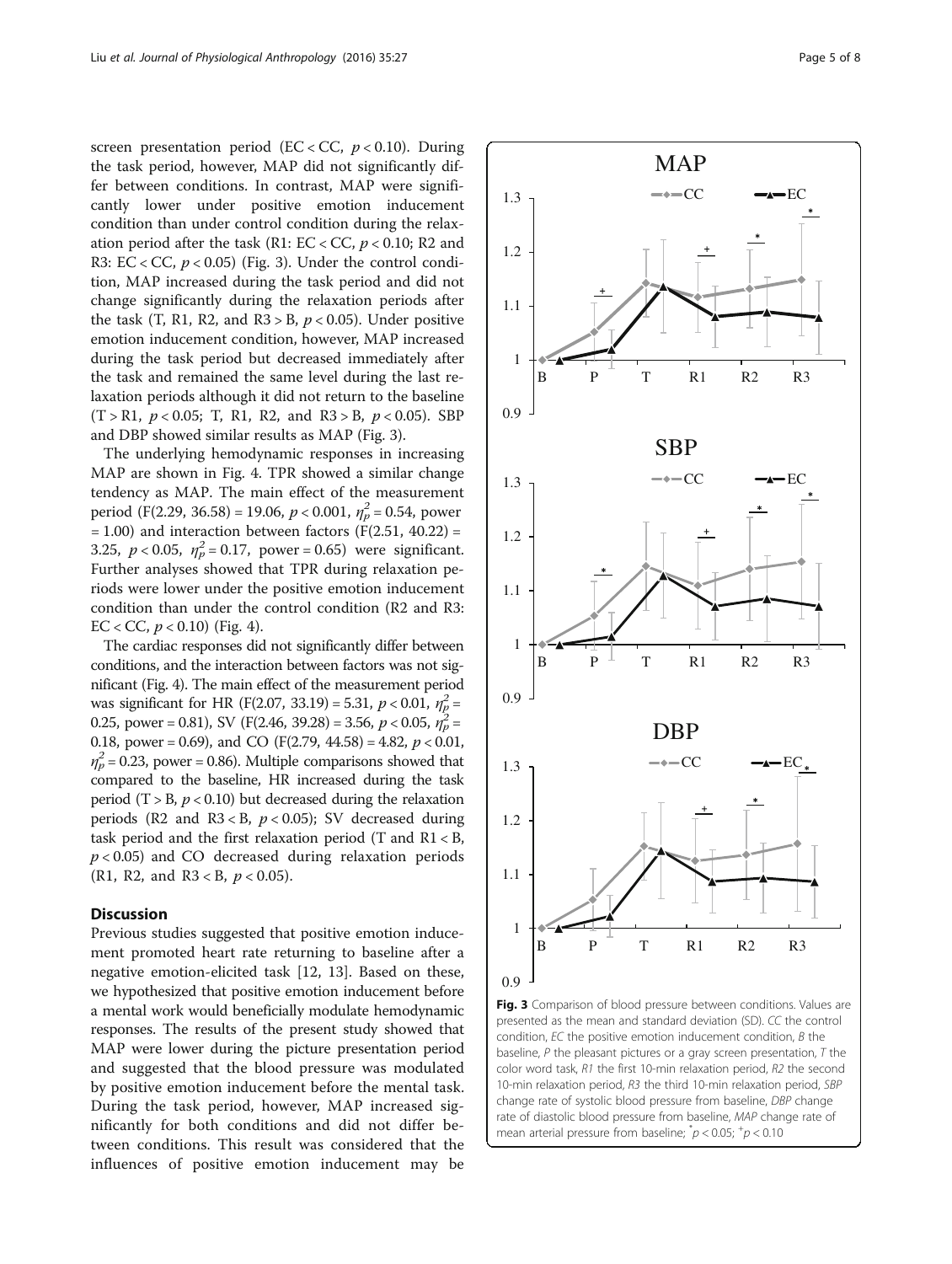<span id="page-5-0"></span>

masked by the task itself because the task performance was not different between conditions. In contrast, MAP during the relaxation period after the task was significantly lower under the positive emotion inducement condition compared to the control condition. Under the control condition, MAP did not change during the relaxation periods after the task, and this tendency agreed with our previous studies, which suggested that blood pressure did not show a decreased tendency immediately after mental tasks [[23](#page-7-0)–[25\]](#page-7-0). Under the positive emotion inducement condition, however, MAP decreased immediately after the task and TPR showed a similar response tendency, although they did not return to the baseline during the last measurement periods. These results suggested that positive emotion inducement before a mental task beneficially modulated the hemodynamic responses during the relaxation period after the task, resulting in a quicker recovery in hemodynamic responses compared to control condition without affecting task performance.

On the other hand, cardiac responses (HR, SV, and CO) did not differ between conditions. A previous study has reported that positive emotion inducement after a negative emotion-elicited task promoted heart rate return to baseline [[12\]](#page-6-0). The present study presented pleasant low-arousal pictures to induce positive emotion before a mental task and we think that the different timing and characteristic of task may influence the effects on cardiac responses. Previous studies have reported that positive emotion inducement may influence automatic nervous and endocrine system responses [\[9](#page-6-0), [11,](#page-6-0) [18, 26](#page-7-0)–[28](#page-7-0)], but the physiological mechanism of influences of positive emotion inducement on hemodynamic response is not clear yet, and we think further examination is necessary in the future.

To induce positive emotion, we presented 60 pleasant with low-arousal pictures chosen from IAPS during a 6-min period before a mental task in the present study. The pictures were also evaluated as pleasant with lowarousal by the participants of the present study. Fredrickson et al. used films of waves breaking on a beach and a small dog playing with a flower, and they defined the elicited emotions as contentment and amusement [\[12](#page-6-0)]. We think that the pictures used in the present study also included contentment, amusement, and so on. In contrast, the emotion state evaluated by the Two-dimensional Mood Scale was not significantly different for pleasure between conditions. The Two-dimensional Mood Scale did not evaluate positive emotion directly but calculated pleasure and arousal scores from eight adjectives about vitality and stability [[21](#page-7-0)]. The indirect evaluation structure may influence the sensitivity of detecting changes of positive emotion. On the other hand, the influence of positive emotion inducement on cardiovascular responses may not always depend on the subjective sensation of participants.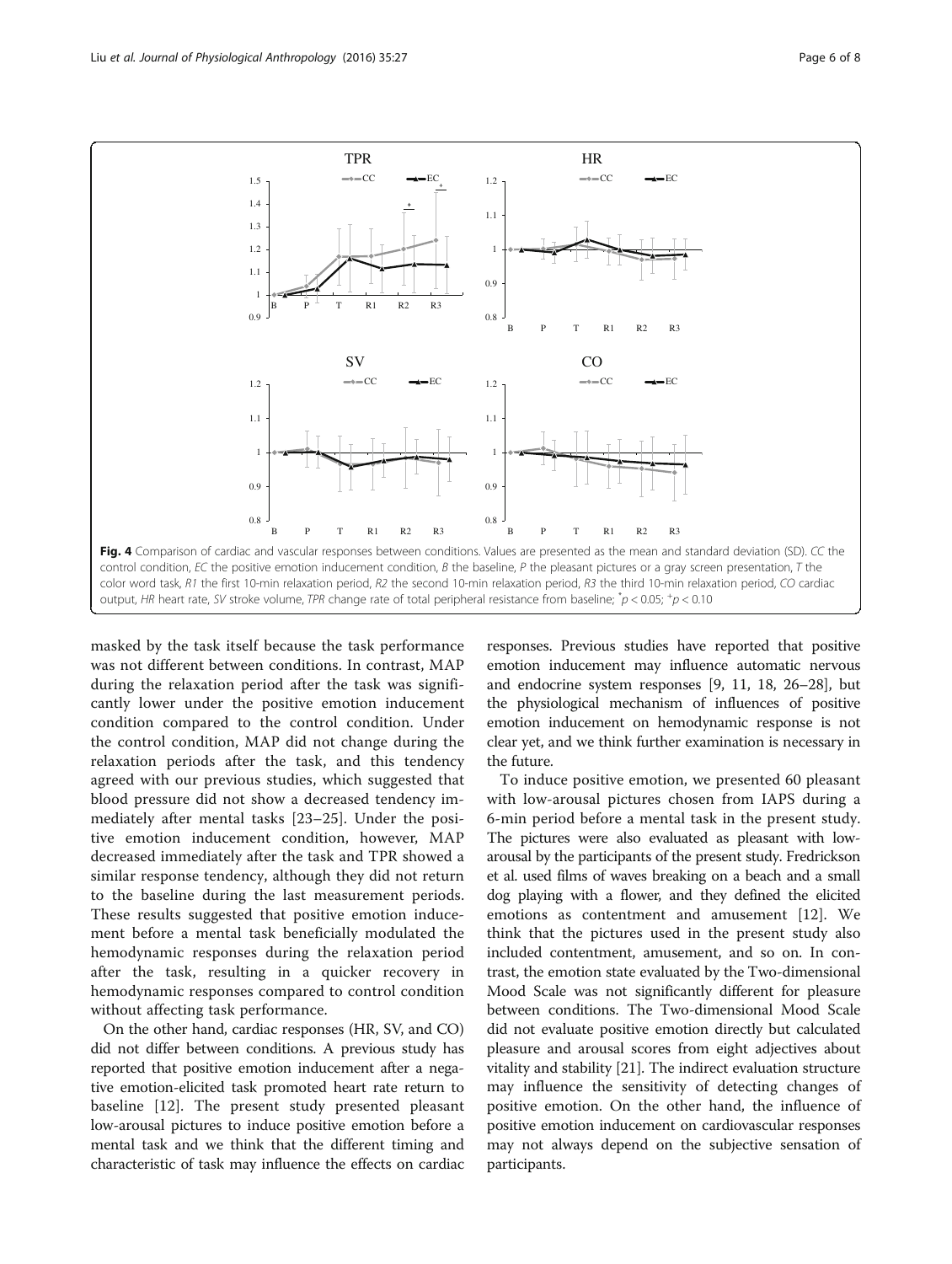<span id="page-6-0"></span>As an initial-stage study investigating the effects of positive emotion inducement on cardiovascular responses, the results of the present study demonstrated that a shortterm positive emotion inducement (6 min) before a mental task beneficially modulated hemodynamic responses without affecting task performance. These results suggested the possibility of inducing positive emotion (i.e., looking at pleasant and relaxing pictures) during short breaks or rests during working hours may beneficially modulate cardiovascular responses. On the other hand, because the experiment design was different so far from the real work situation, there are also many works to do before using positive emotion inducement as a tool to manage cardiovascular response of white-color workers, including examination longer task periods.

There are also some limitations in the present study. First, because we used pleasure pictures with low-arousal to elicit positive emotion, the results of the present study may be limited and did not apply for positive emotions with high arousal. Second, only one task was used in the present study. Our previous study reported that different types of tasks have different hemodynamic response characteristics: a negative emotion-elicited task caused a higher vascular response, but the intellectual mental task caused both cardiac and vascular responses [\[29\]](#page-7-0). The effects of positive emotion inducement may vary among different types of tasks, and more tasks should be examined in the future. Finally, whether other positive inducement methods also have similar effects and whether there is interaction between the inducement methods and tasks, are unknown. All of these factors should be examined further in the future.

# Conclusions

The present study demonstrated that positive emotion inducement before mental work beneficially modulates hemodynamic responses without affecting task performance, suggesting the possibility of using positive emotion inducement as a tool to manage cardiovascular responses to mental work.

#### Abbreviations

ANOVA: Analysis of variance; B: Baseline; CC: Control condition; CO: Cardiac output; CW: Stroop color word task; DBP: Diastolic blood pressure; EC: Positive emotion inducement condition; HR: Heart rate; IAPS: The International Affective Picture System; MAP: Mean arterial pressure; P: A 6-min picture or gray screen presentation; R: A 30-min relaxation period after the task; R1: The first 10-min relaxation period; R2: The second 10-min relaxation period; R3: The third 10-min relaxation period; SAM: The Self-Assessment Manikin; SBP: Systolic blood pressure; SD: Standard deviation; SV: Stroke volume; T: A 10-min color word task period; TDMS: Twodimensional Mood Scale; TPR: Total peripheral resistance

#### Acknowledgements

This study was partly supported by a Grant-in-Aid for Young Scientists (B) (No. 24700746) from the Japan Society for the Promotion of Science.

### Funding

This study was partly supported by a Grant-in-Aid for Young Scientists (B) (No. 24700746) from the Japan Society for the Promotion of Science. This funding partly supported the measuring equipment and necessary materials.

#### Availability of data and materials

The individual raw data will not be shared publicly because of the ethics policy.

#### Authors' contributions

XL collected the funds, designed the experiments, carried out the measurement, analyzed data and drafted the manuscript. KIs contributed to the design of protocol, participated in the data analysis and revised the manuscript. MS and KIw contributed to the experiment, participated in the data analysis, revised the manuscript. All authors read and approved the final approval.

#### Competing interests

The authors declare that they have no competing interests.

#### Ethics approval and consent to participate

This study was approved by the Research Ethics Committee of the National Institute of Occupational Safety and Health in Japan (No. H24023). After receiving a detailed description of the study, all participants gave written informed consent for participation and publication before taking part in this study.

#### Author details

<sup>1</sup>National Institute of Occupational Safety and Health, 6-21-1 Nagao Tama-ku, Kawasaki, Kanagawa 214-8585, Japan. <sup>2</sup>Graduate School of Health Care Sciences, Jikei Institute, 1-2-8 Miyahara, Yodogawa-ku, Osaka 532-0003, Japan.

#### Received: 11 July 2016 Accepted: 31 October 2016 Published online: 16 November 2016

#### References

- Rose RM, Jenkins CD, Hurst MW. Health change in air traffic controllers: a prospective study. I. Background and description. Psychosom Med. 1978;40:142–65.
- 2. Laflamme N, Brisson C, Moisan J, Milot A, Mâsse B, Vézina M. Job strain and ambulatory blood pressure among female white-collar workers. Scand J Work Environ Health. 1998;24:334–243.
- 3. Guimont C, Brisson C, Dagenais GR, Milot A, Vézina M, Mâss B, Lanchette C. Effects of job strain on blood pressure: a prospective study of male and female white-collar workers. Am J Public Health. 2006;96:1436–43.
- 4. Chida Y, Steptoe A. Greater cardiovascular responses to laboratory mental stress are associated with poor subsequent cardiovascular risk status: a meta-analysis of prospective evidence. Hypertension. 2010;55:1026–32.
- 5. Marrero AF. Men at risk for hypertension show elevated vascular resistance at rest and during mental stress. Int J Psychophysiol. 1997;25:185–92.
- 6. Light KC, Sherwood A. Race, borderline hypertension, and hemodynamic responses to behavioral stress before and after beta-adrenergic blockade. Health Psychol. 1989;8:577–95.
- 7. Key BL, Ross KM, Lavoie KL, Campbell T. Depressed affect is associated with poorer cardiovascular recovery in young women following a mental stressor. Ann Behav Med. 2009;38:154–9.
- 8. McClelland AB, Jones KV, Gregg MED. Psychological and cumulative cardiovascular effect of repeated angry rumination and visuospatial suppression. Int J Psychophysiol. 2009;74:166–73.
- 9. Steptoe A, Wardle J, Marmot M. Positive affect and health-related neuroendocrine, cardiovascular, and inflammatory processes. PNAS. 2005;102:6508–12.
- 10. Steptoe A, Dockray S, Wardle J. Positive affect and psychobiological process relevant to health. J Pers. 2009;77:1747–76.
- 11. Chida Y, Hamer M. Chronic psychosocial factors and acute physiological responses to laboratory-induced stress in healthy populations: a quantitative review of 30 years of investigations. Psychol Bull. 2008;134:829–85.
- 12. Fredrickson BL, Levenson RW. Positive emotion speed recovery from the cardiovascular sequelae of negative emotions. Cogn Emot. 1998;12:191–220.